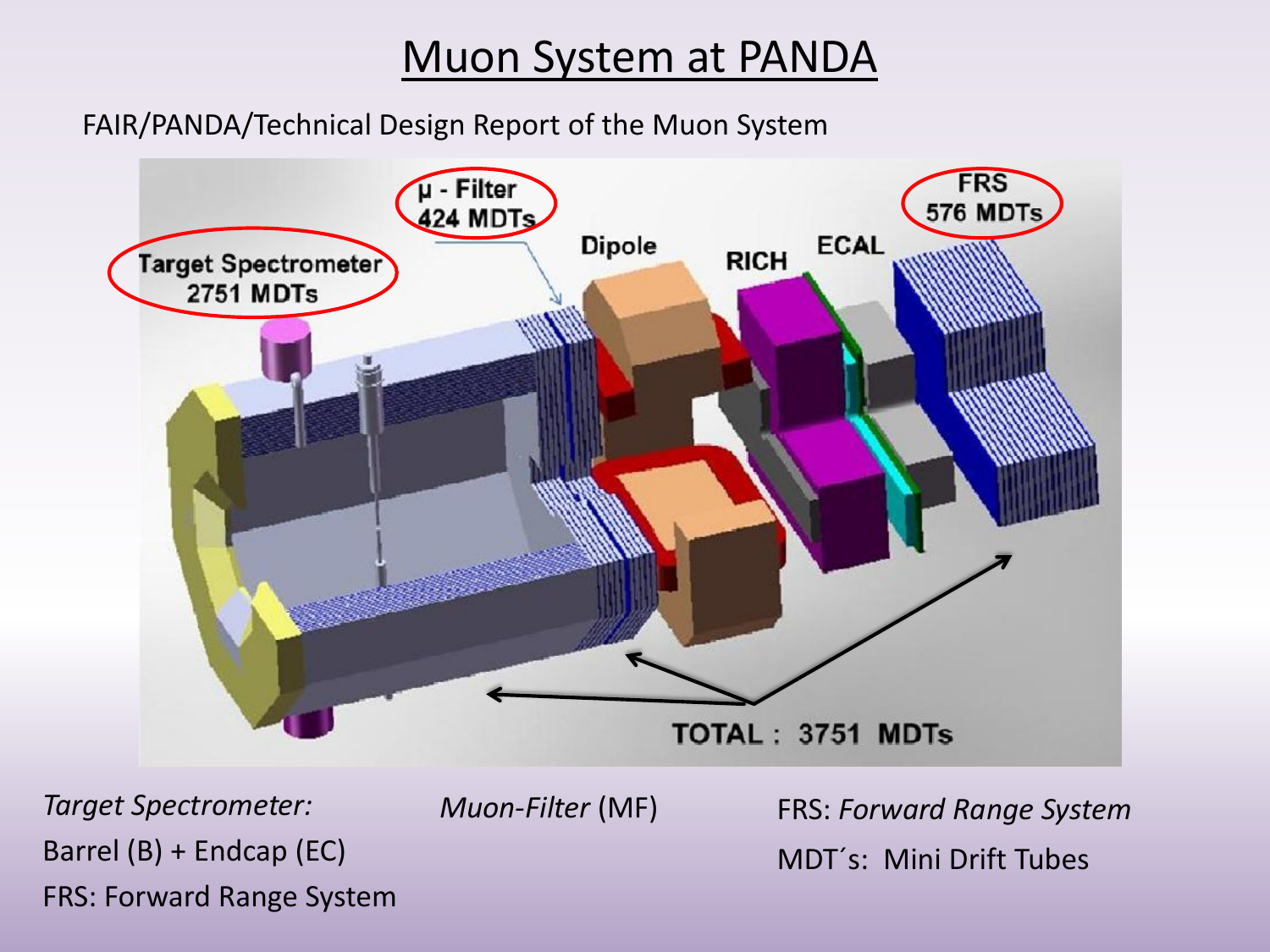## Muon System (MS) at PANDA

- **Main task of MS**: Muon identification and matching to the track segment inside the magnets
- **Range System Technique:** Sample of *detection layers* (Mini Drift Tubes and Strip Boards) and *absorber layers* (Iron) used in 4 different parts of the MS: Barrel, Endcap, Muon Filter and Forward Range System.
- **Detection layers** = MDTs + fiberglass strip boards, positioned inside the equal slots of 3 cm in iron absorber

Inner and outer plates have 6 cm thickness

Zero bi-layers = Multicoordinate system for starting coordinates of the particle tracks (2 MDT´s + SB)

• **Readout** of signals from wires / stripes and amplification, afterwards feeding into digital cards (e.g. DB-64)

#### *Fiberglass Strip Boards: 1 cm wide*

*strips scratched into copper metalized surface of the fiberglass plate, running orthogonal to the direction of the wires of the MDT´s*

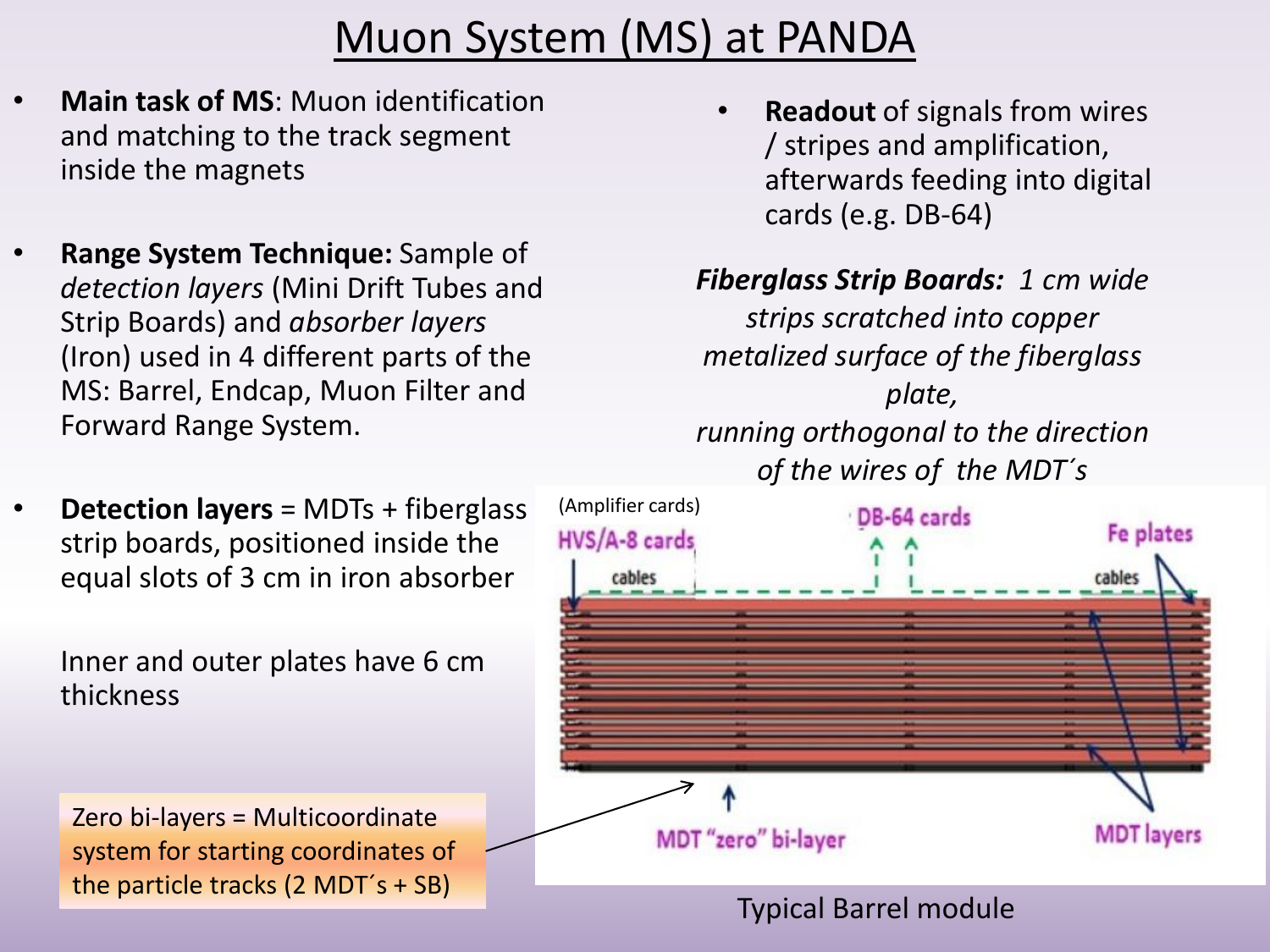## Muon System at PANDA

#### *Detector layers: Mini Drift Tubes & Strip Boards*

#### **MDT´s: Development of Iarocci Tubes (***streamer tubes):*

- Same geometry as streamer tubes but used in proportional operational mode
- Metallic cathode, comb-like aluminum profile
- Anode wires 0.05 mm (gold plated tungsten)
- Plastic envelope for gas tightness (NORYL)

MDT cross-section

**Features:** Good time resolution, simplicity and flexibility of design for complex surfaces, robustness and small ageing

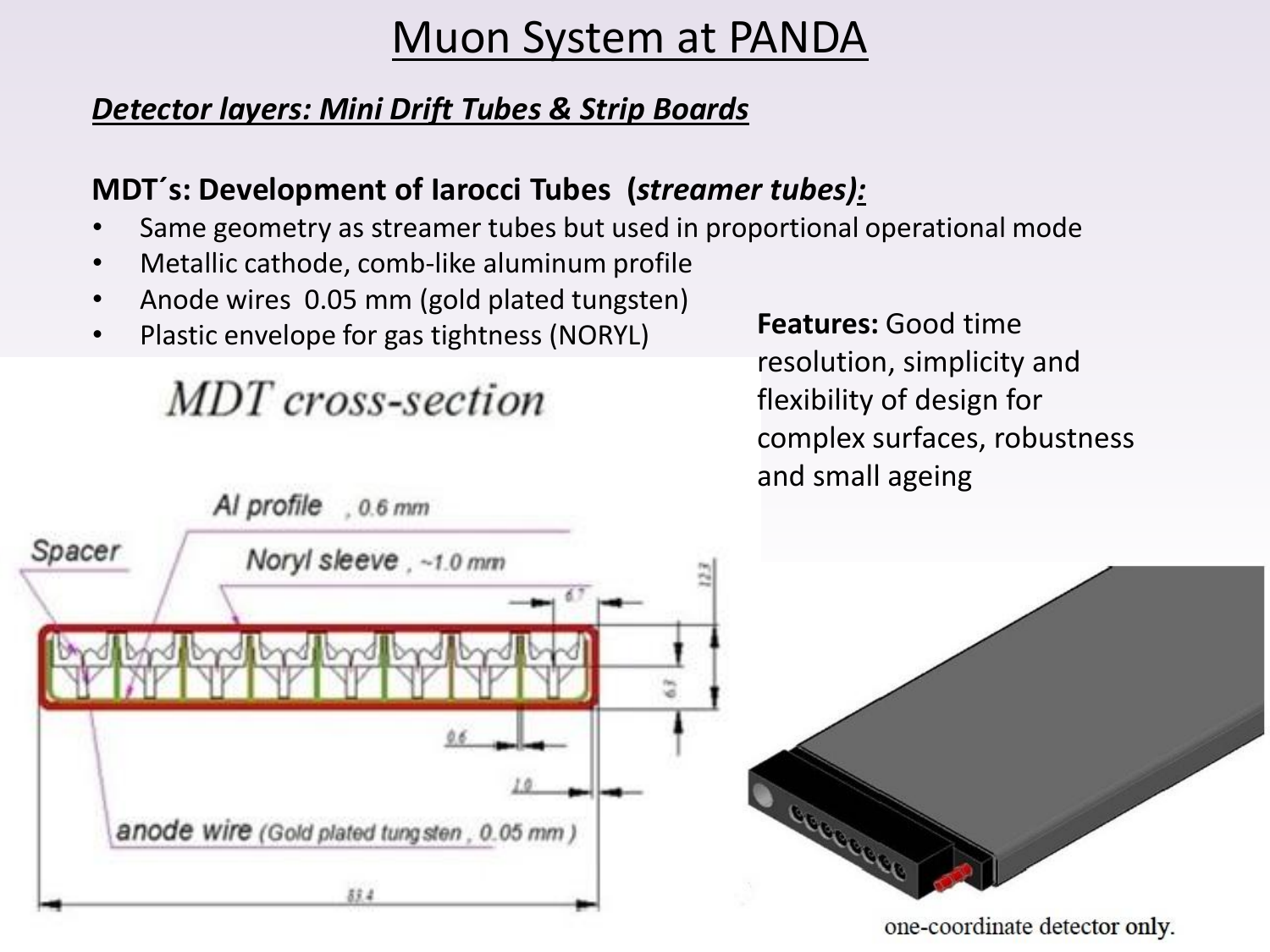## Angular coverage of the MS



- Angles have been measured via selection tool using the 3D-model (.pdf) of the Panda-Detector
- Opening angle of the FRS beam gap : 0.8° (not shown in sketch)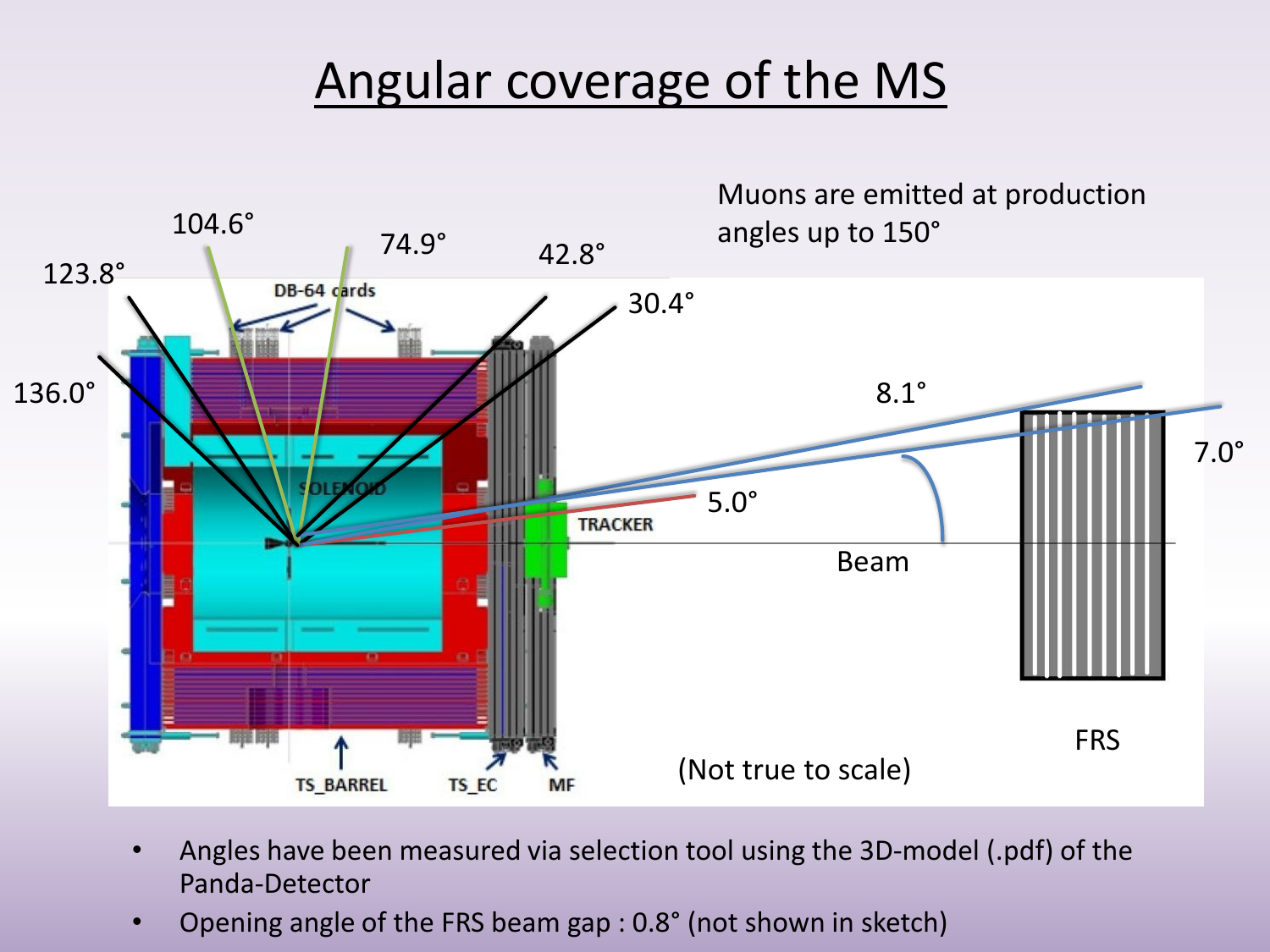# PANDA